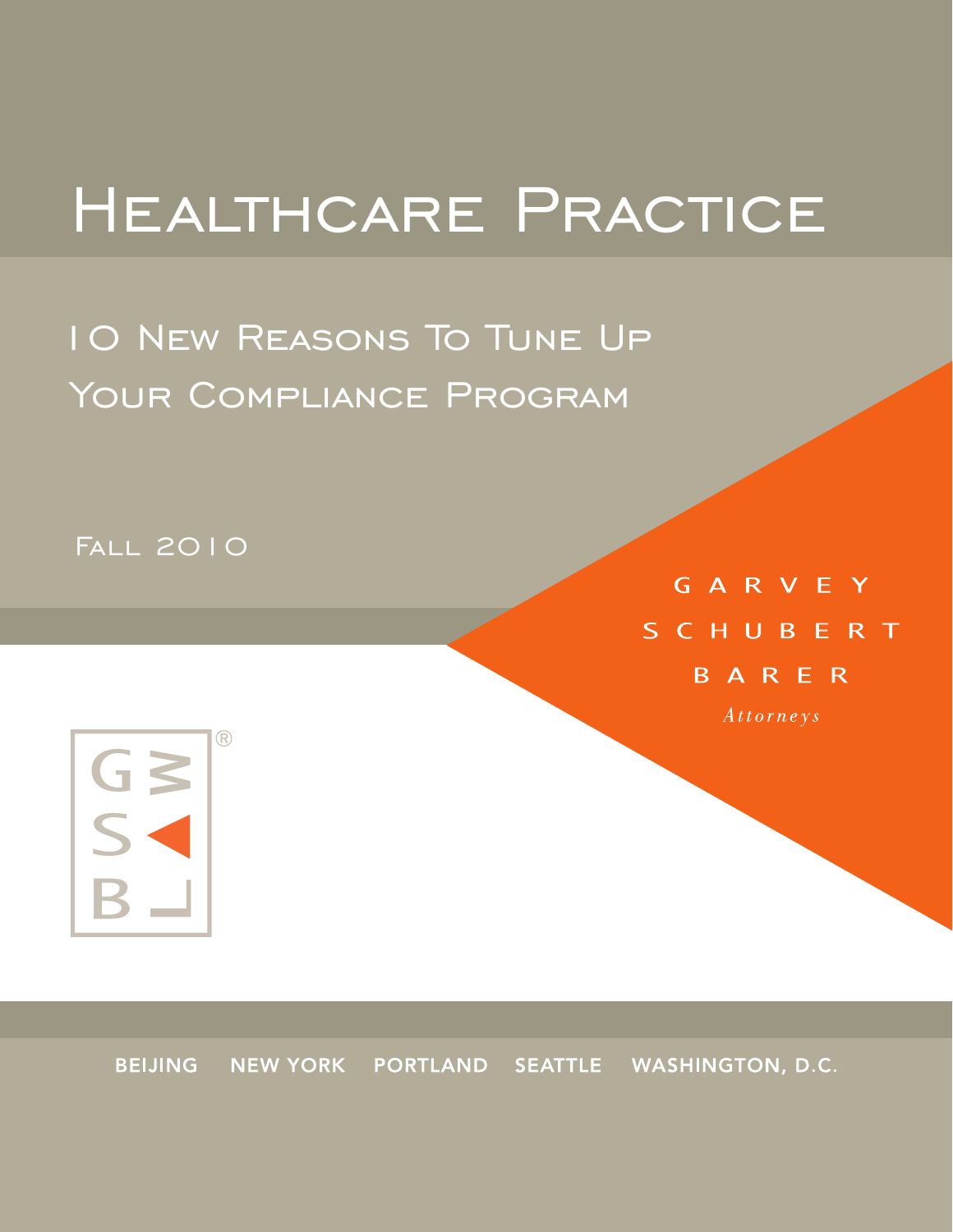#### Healthcare Practice

 Carla DewBerry cdewberry@gsblaw.com

> DAVID GEE  $DGEE$ @GSBLAW.COM

KYLE GOTCHY kgotchy@gsblaw.com

Roger Hillman  $R$ HILLMAN $@$ GSBLAW.COM

Julie Kebler  $JKEBLER@GSBLAW.COM$ 

Lam Nguyen-Bull  $HQNGUYEN@GSBLAW,COM$ 

> Stephen Rose  $SROSE@GSBLAW.COM$

Emily Studebaker <code>ESTUDEBAKER $@$ GSBLAW.COM</code>

> SCOTT WARNER swarner@gsblaw.com

## Turning Up the Heat

It is Time to Update Your Compliance Plan to Meet the New Challenges of Health Care Reform

#### **INTRODUCTION**

Health care is on the forefront of national and local attention. Health care providers have been, and continue to be, the target of criminal, civil and administrative enforcement actions. Federal and state officials are intent on purging fraud and abuse from the health care delivery system. The targeting of clinical laboratories and other health care providers is driven by the perception that fraud is rampant in the health care system and must be eradicated.

As the government and private sector payors increase the intensity of their efforts to fight health care fraud, the burdens placed upon honest health care providers have also escalated.

- 1. Health care providers face an increasing public relations challenge to overcome being painted in an unfavorable light—as culprits intent on defrauding the system—even though most providers are more committed to compliance than ever before.
- 2. As the government accelerates its spending on fraud prevention, health care providers must also increase spending in order to comply with progressively complex laws, regulations and oversight.<sup>1</sup>
- 3. Providers must withstand increased scrutiny from regulators and law enforcement as well as senior citizens enlisted to fight fraud.<sup>2</sup>

2 Senior citizens are being "trained" by the federal government to combat and report medical fraud. See Stop Medicare Fraud, http://www.stopmedicarefraud.gov/ (last visited Oct. 5, 2010). In 2010, the Federal Administration on Aging ("AoA") made grants to expand the Senior Medicare Patrol (SMP). Alaska's Department of Health and Social Services received a federal grant of \$50,000, the California Health Advocates received a grant of \$430,000 and the Washington State



<sup>1</sup> During Fiscal Year (FY) 2009, anti-fraud efforts returned \$2.51 billion to the Medicare Trust Fund; in addition, \$441 million in federal Medicaid money was returned to the Treasury. See the Department of Health and Human Services and the Department of Justice Health Care Fraud and Abuse Control Program Annual Report for Fiscal Year 2009.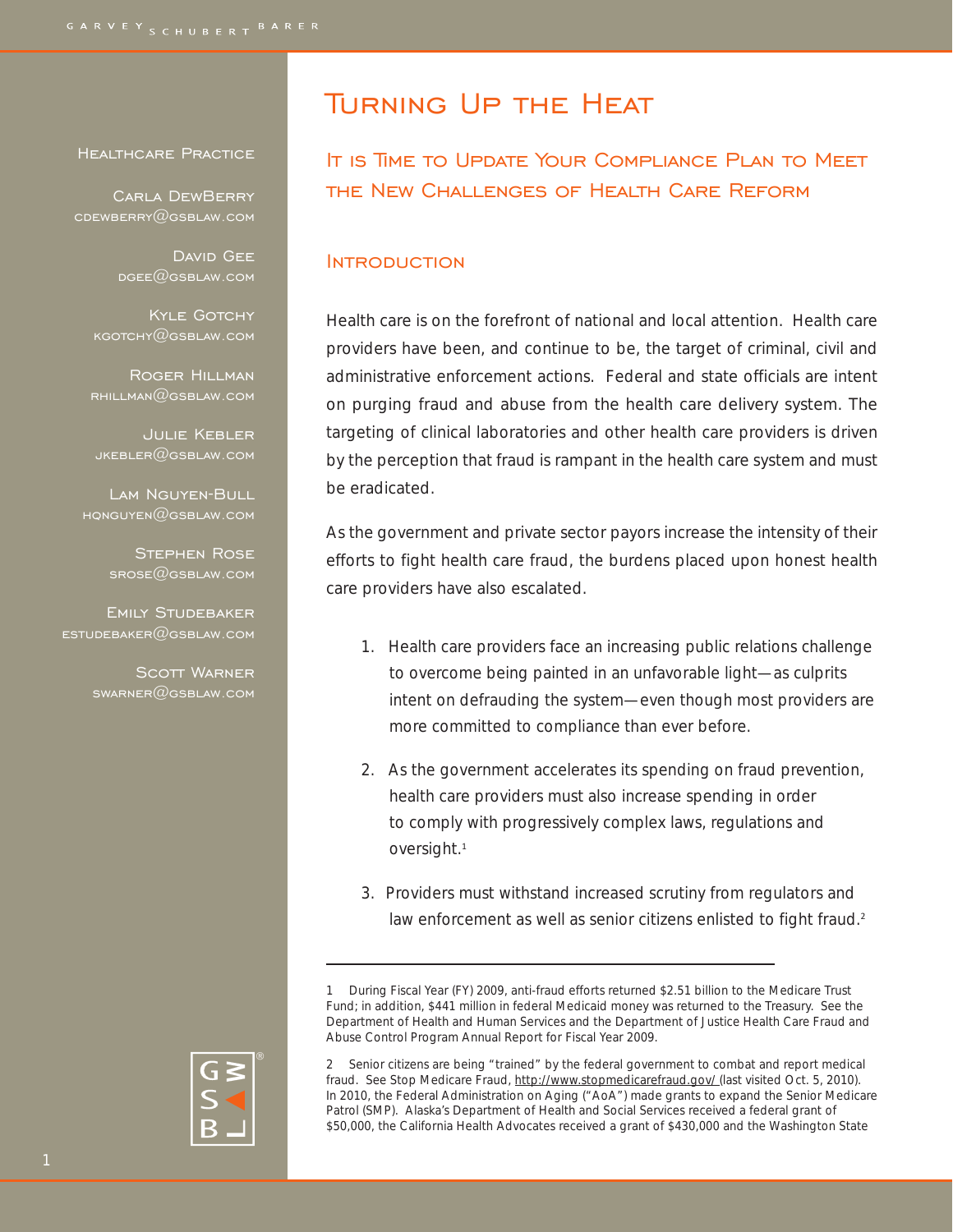4. Providers must balance the need to spend limited resources on high quality health care against the increasing cost of regulatory compliance. Regulators continue to embrace the premise that America's health care system can provide better care with fewer resources.<sup>3</sup>

## Health Care Reform Has Resulted In A Perilous Landscape: New Statutes, Processes & Investigative Tools

The fact that recent health care fraud prosecutions have brought the government enormous bounties at a time when governmental budgets are under strain has not gone unnoticed.<sup>4</sup> One example of government action is the recently enacted Affordable Care Act ("ACA"), also referred to as the Patient Protection and Affordable Care Ac t ("PPACA"), which was signed into law by President Obama on March 23, 2010.

PPACA raises the government's financial commitment to fighting health care fraud in 2011 to \$1.7 billion. In addition, the PPACA toughens sentencing for criminal activity, enhances Medicare screening and enrollment requirements, encourages increased sharing of data across government, expands overpayment recovery efforts, and provides greater oversight of private insurance abuses.<sup>5</sup> The new law also raises the bar for health care providers who seek to avoid liability for inadvertent non-compliance and limits the entry of new providers (and possibly startup innovation).<sup>6</sup>

PPACA comes on the heels of last year's Fraud Enforcement and Recovery Act ("FERA"), as well as the Health Care Fraud Prevention and Enforcement Action Team (HEAT), an aggressive interagency task force created last year by Attorney General Eric H. Holder Jr. and Health and Human Services Secretary

Office of the Insurance Commissioner received a \$150,000 grant. See also Administration on Aging, Senior Medicare Patrol, http:// www.aoa.gov/AoARoot/AoA\_Programs/Elder\_Rights/SMP/index.aspx#purpose (last visited Oct. 5, 2010) ("Since 1997, AoA has funded SMP projects to recruit and train retired professionals and other senior citizens about how to recognize and report instances or patterns of health care fraud.")

<sup>3</sup> President Obama has stated the case as follows: "A growing body of research points to substantial opportunities to improve quality while reducing the costs of care. Health care systems in many parts of the country deliver high quality care to the populations they serve at half the cost of other equally renowned academic medical centers in other parts of the country. The key is to provide information, incentives and support to help physicians and others work together to improve quality of care while reducing costs." Barack Obama and Joe Biden's Plan to Lower Health Care Costs and Ensure Affordable, Accessible Health Coverage for All, available at www.barackobama.com/pdf/issues/HealthCareFullPlan.pdf (last visited Oct. 10, 2010).

<sup>4</sup> For fiscal year 2009, the Department of Health and Human Services Office of Inspector General announced that audit, investigation, and evaluation accomplishments resulted in savings and expected recoveries of \$20.97 billion. OIG Reports \$20.97 Billion in Savings and Recoveries in FY 2009, Office of Inspector General News (2009), http://oig.hhs.gov/publications/docs/ press/2009/SemiannualFall2009PressRelease.pdf.

<sup>5</sup> July 16, 2010 News Release from the Department of Health and Human Services, available at http://www.hhs.gov/news/ press/2010pres/07/20100716a.html, (last visited Oct. 5, 2010).

<sup>6</sup> For more guidance on how providers and suppliers can avoid common billing errors and other compliance problem, be sure to consult the CMS' newly developed Medicare Quality Provider Compliance Newsletter. The first issue discusses a wide range of issues affecting various provider types (e.g., inpatient hospitals and skilled nursing facilities' failure to submit request documentation). CMS has also begun to issue a series of Medicare Learning Network (MLN) Matters articles to educate providers about program vulnerabilities identified during the RAC demonstration. These articles address denials based on untimely or insufficient documentation, medical necessity, and certain common coding errors.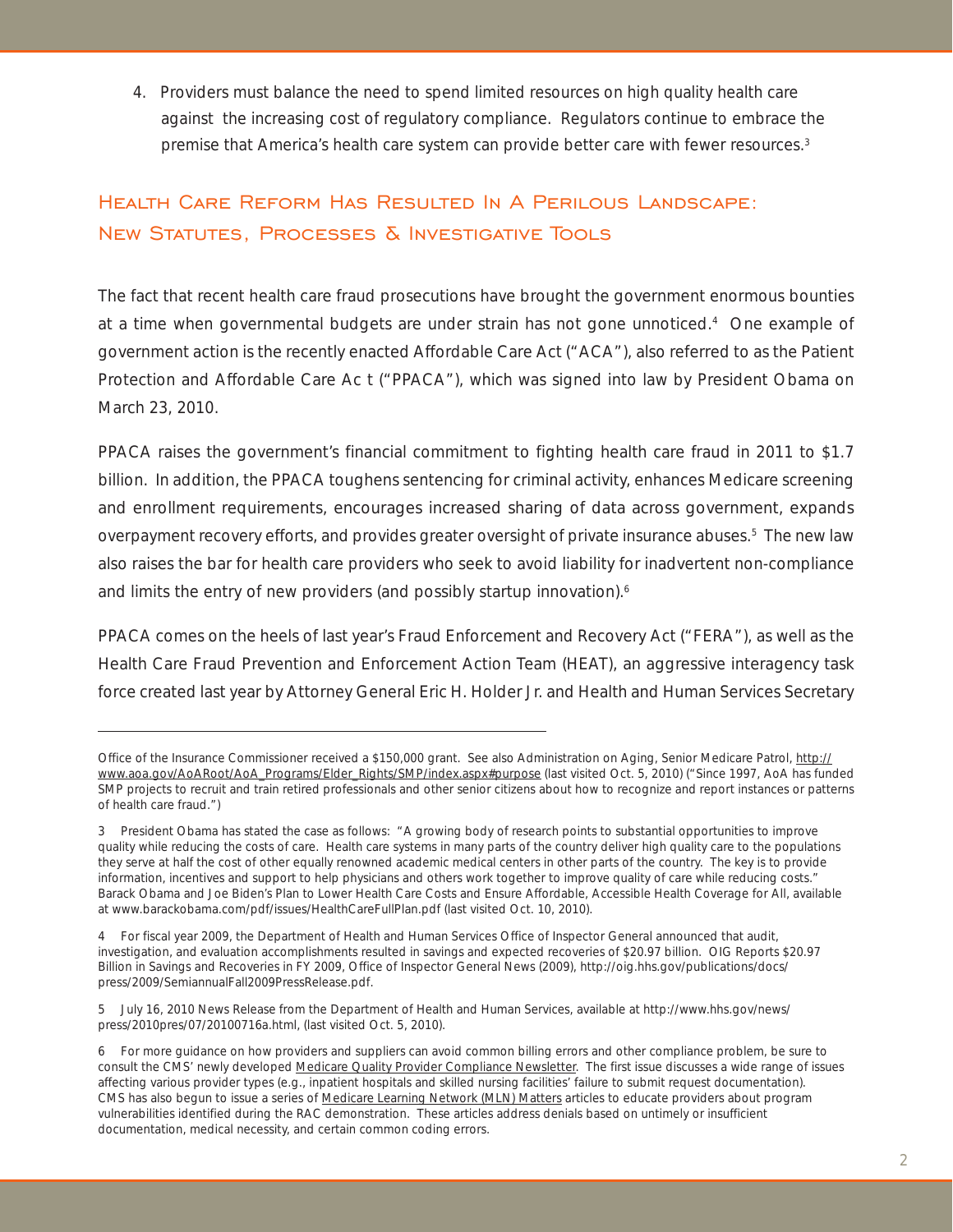Kathleen Sebelius to combat Medicare and Medicaid fraud. Health care providers must meet the current environment of heightened scrutiny and new laws by carefully assessing their compliance risks and then implementing strategies to control those risks. Indeed, PPACA now mandates that providers implement and maintain a compliance program. We strongly advise providers not only to satisfy the new legal requirements, but also to assure that their plans, policies and procedures actually enable them to manage the risks of regulatory compliance.

> The goal of this paper is to state the case for why you should update your compliance program and why you should be proactive about compliance.

## Ten Reasons To Review And Update Your Compliance Program

There are at least ten reasons why you should update your compliance plan and use it as the core guide for your compliance efforts.

## 1. Compliance Programs Are Not Merely Advisable, They Are Now Required

As a result of PPACA, providers and suppliers participating in Medicaid or the State Children's Health Insurance Program will be required to establish compliance programs as a condition of enrollment. Those compliance programs must contain certain "core elements." The Secretary of Health and Human Services ("HHS") is directed to identify these "core elements."7 The core elements will be specific to particular industry and category groupings. For example, the Secretary may decide to treat laboratories as one grouping/industry and physicians as a separate grouping/industry.

As you may be aware, currently Section 1902(a) of the Social Security Act (42 U.S.C. 1396a(a)) requires large Medicaid providers and suppliers (i.e., those with annual revenues in excess of \$5 million) to establish written policies for all employees (including management), and for any contractor or agent with details regarding the process used by the Medicaid provider/supplier to detect fraud, waste and abuse. These policies must include detailed information about the False Claims Act, administrative remedies for false claims, state laws pertaining to civil or criminal penalties for false claims and statements, and whistleblower protections under such laws.

<sup>7</sup> PPACA § 6401; Social Security Act (hereinafter "SSA") § 1866(j).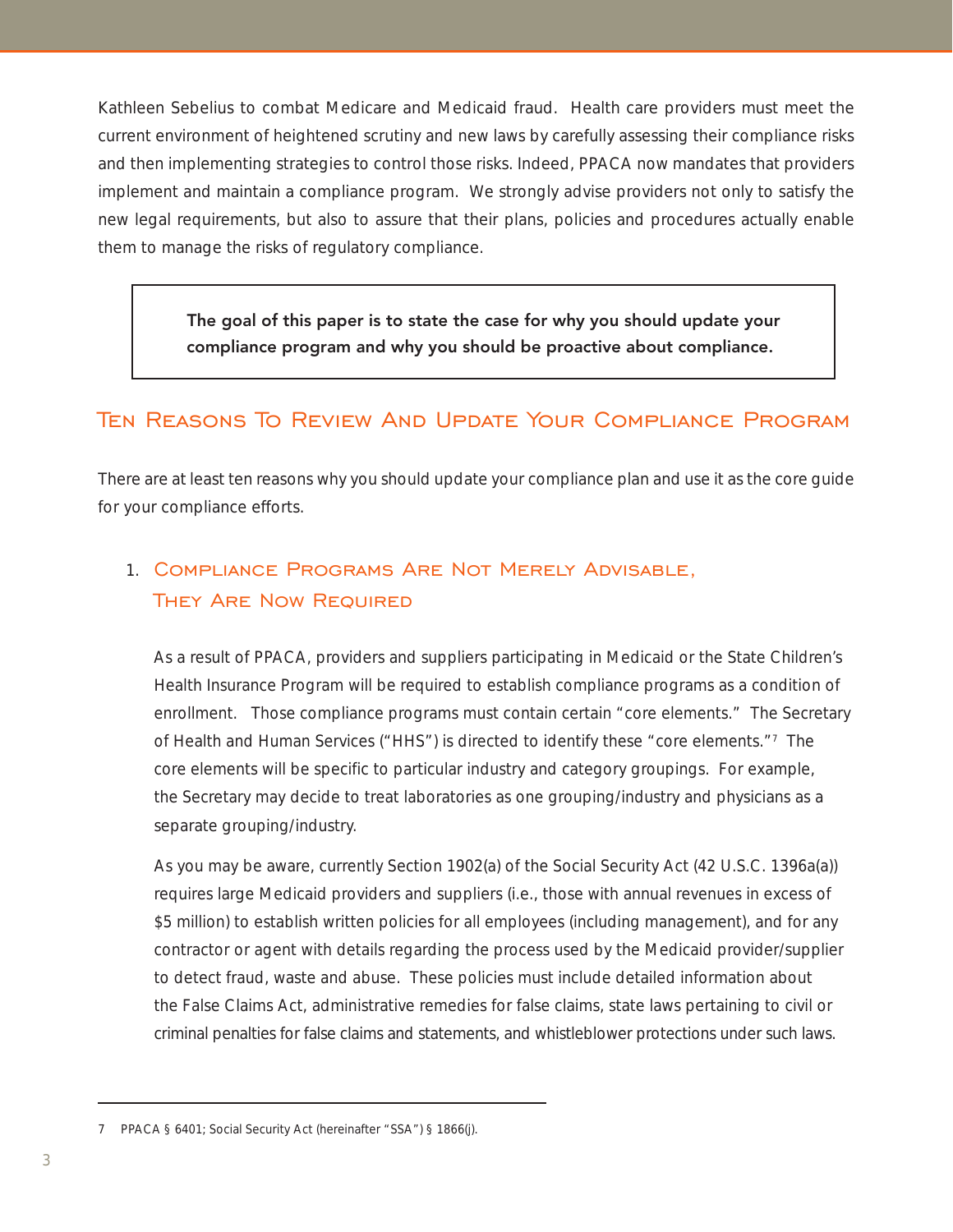It is unclear at this time how the PPACA requirements for compliance programs will compare to Section 1902(a)'s existing requirements. However, it is likely that the core elements required by PPACA will include both the types of policies required by Section 1902(a) and a compliance monitoring process.

We anticipate that the new "core elements" (see chart) will be based, in part, on existing OIG compliance guidance<sup>8</sup> and the elements of a compliance plan as set out in the Federal Sentencing Guidelines.

## Likely Core Elements of a Compliance Program Based on Existing OIG Compliance Guidance and Federal Sentencing **GUIDELINES**

- 1. Establishment of a chief compliance officer and compliance committee (with a direct reporting relationship between the compliance officer and the board).
- 2. Written standards of conduct (a code of conduct) and written policies and procedures pertaining to specific areas of health care operation.
- 3. Education and training programs for affected employees.
- 4. A process for receiving complaints.
- 5. A system to respond to allegations of improper conduct and impose appropriate discipline.
- 6. An auditing/monitoring mechanism.
- 7. A plan for promptly responding to detected offenses and implementing corrective action.

Providers and suppliers with robust compliance processes will inevitably need to adjust existing compliance programs. Those providers and suppliers whose compliance plans are simply gathering dust on a shelf will likely need to put new compliance processes in place.

### 2. Fraud Enforcement: You And Your Company Are Targets

In order to effect organizational change, the government has frequently chosen to hold corporate officers responsible for company missteps. This is exactly what the Office of Inspector General has announced it intends to do in the health care industry.

<sup>8</sup> See Compliance Program Guidance for Clinical Laboratories (PDF) (63 FR 45076; August 24, 1998), available at website for U.S. Dept of Health and Human Services, Office of Inspector General, Compliance Guidance, http://oig.hhs.gov/fraud/complianceguidance. asp (last visited Oct. 13, 2010).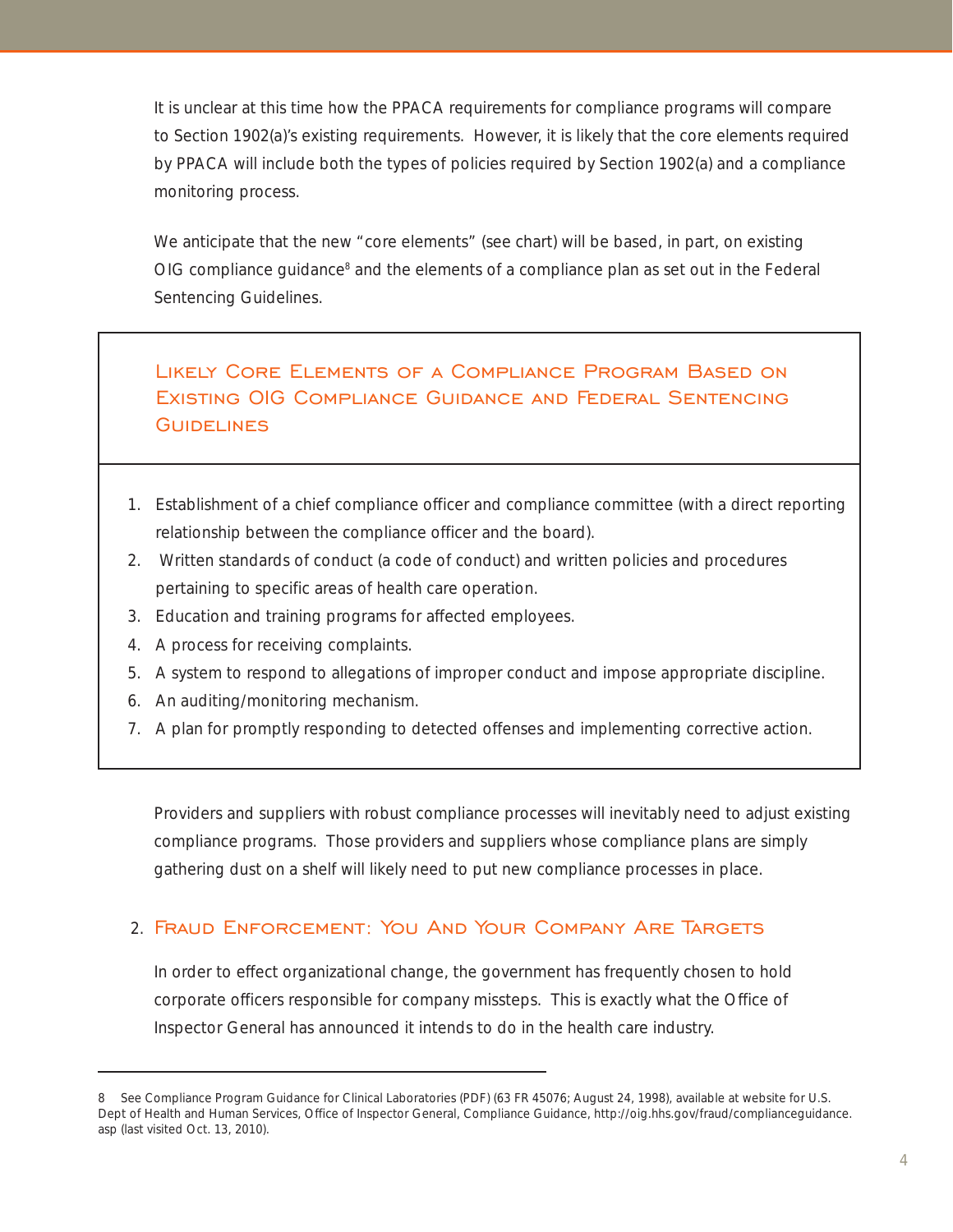Thus, not only is an organization subject to civil and/or criminal liability based on its policies and procedures, its officers, high-level managers, and employees also are exposed to personal responsibility. In the absence of specific statutory authority, state and federal prosecutors and regulators routinely have relied on two legal theories to hold individuals responsible for the organization's conduct: (1) accomplice liability, and (2) the "Responsible Corporate Officer" doctrine.

We draw your attention to the following comments of Daniel R. Levinson, Inspector General of the Department of Health & Human Services, which were delivered at the Health Care Compliance Association Annual Compliance Institute on April 19, 2010, and posted on the internet under the heading - **Individual Accountability.**<sup>9</sup>

#### Individual Accountability

The OIG is focused on holding Responsible Corporate Officials accountable for health care fraud.

- $\triangleright$  Under the "responsible corporate officer" doctrine, corporate officers are subject to both civil and criminal liability for corporate violations of statutes affecting public welfare.
- $\blacktriangleright$  Liability as a responsible corporate officer does not turn upon a corporate officer's approval of wrongdoing, but rather on whether the officer had, by reason of his or her position in the corporation, responsibility and authority either to prevent, or promptly correct, the violation at issue, and the officer failed to do so.
- $\blacktriangleright$  The doctrine has been applied extensively in a variety of criminal cases involving public welfare statutes. For example:
	- OIG recently excluded the chairman of a large nursing home chain for his responsibility in the alleged provision of substandard care to residents of his facilities, including failure to protect residents from accidents, neglect, and abuse, exacerbated by chronic understaffing.
	- OIG excluded for 12 years the CEO, General Counsel, and Chief Medical Officer of Purdue Frederick based on their misdemeanor convictions related to misbranding of oxycontin.

Compliance is personal; D&O and umbrella insurance may not cover your inaction.

<sup>9</sup> See http://oig.hhs.gov/testimony.asp.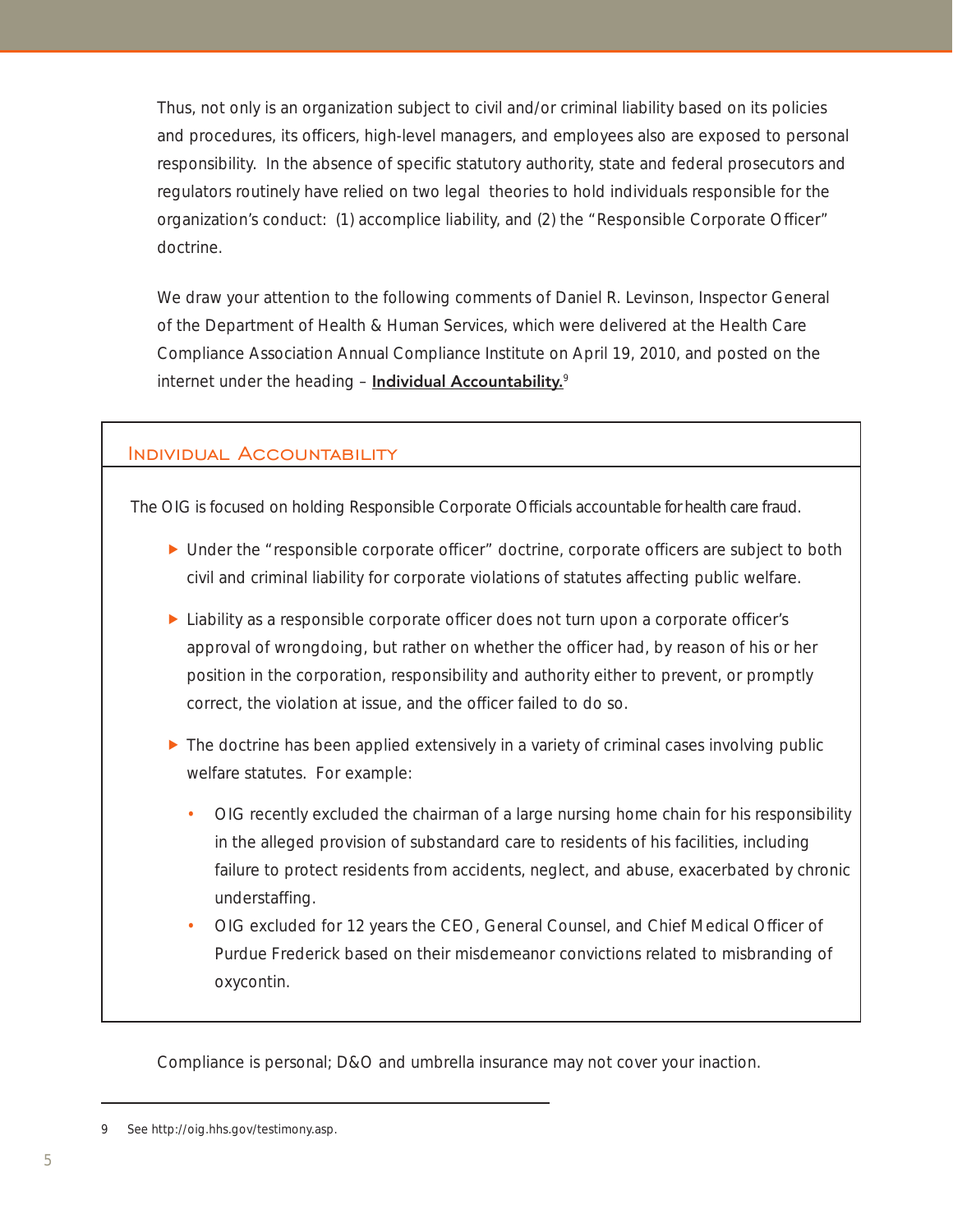#### 3. The Government Has Dedicated More Enforcement Resources

The Health Care Fraud and Abuse Control ("HCFAC") Program was established by HIPAA in 1996. HCFAC is a national program designed to combat fraud committed against all health plans, both public and private. HCFAC coordinates federal, state and local law enforcement activities. HCFAC operates under the joint direction of the U.S. Attorney General and the Secretary of HHS acting through the Department's Inspector General ("HHS/OIG").

In recent years, HCFAC's resources have expanded. In 2011, the total commitment for HCFAC's anti-fraud programs is \$1.7 billion. Meanwhile, HHS' OIG Office of Investigations has roughly 500 investigators and approximately 75 attorneys (up from only 14 twenty-five years ago).10 These enforcement officials have been busy—last year their work resulted in 1,014 new criminal investigations and 886 new civil investigations.11

#### **HCFAC BUDGET HIGHLIGHTS**

- $\triangleright$  Omnibus Appropriations Act of 2009 provided a one-time additional \$198 million
- ▶ 2010 budget invests \$311 million in two-year funding (50% increase over FY09)
- ▶ 2011 budget seeks \$250 million to expand HEAT
- PPACA increases HCFAC Account for FY11-20 by \$10 million per year
- $\triangleright$  Reconciliation Act added an additional \$250 million to the account between 2011 and 2016

#### 4. Front-End Focus

Attorney General Eric Holder and HHS Secretary Kathleen Sebelius have made it clear: the focus of health care anti-fraud efforts has shifted from recovering illegal payments to preventing questionable payments at the front end. Likewise, PPACA authorizes more

<sup>10</sup> Lew Morris, Chief Counsel to HHS-OIG. AHLA "Reflections," August 2010, pp. 1, 36 and 37.

<sup>11 2009</sup> Health Care Fraud and Abuse Control Program Report to Congress.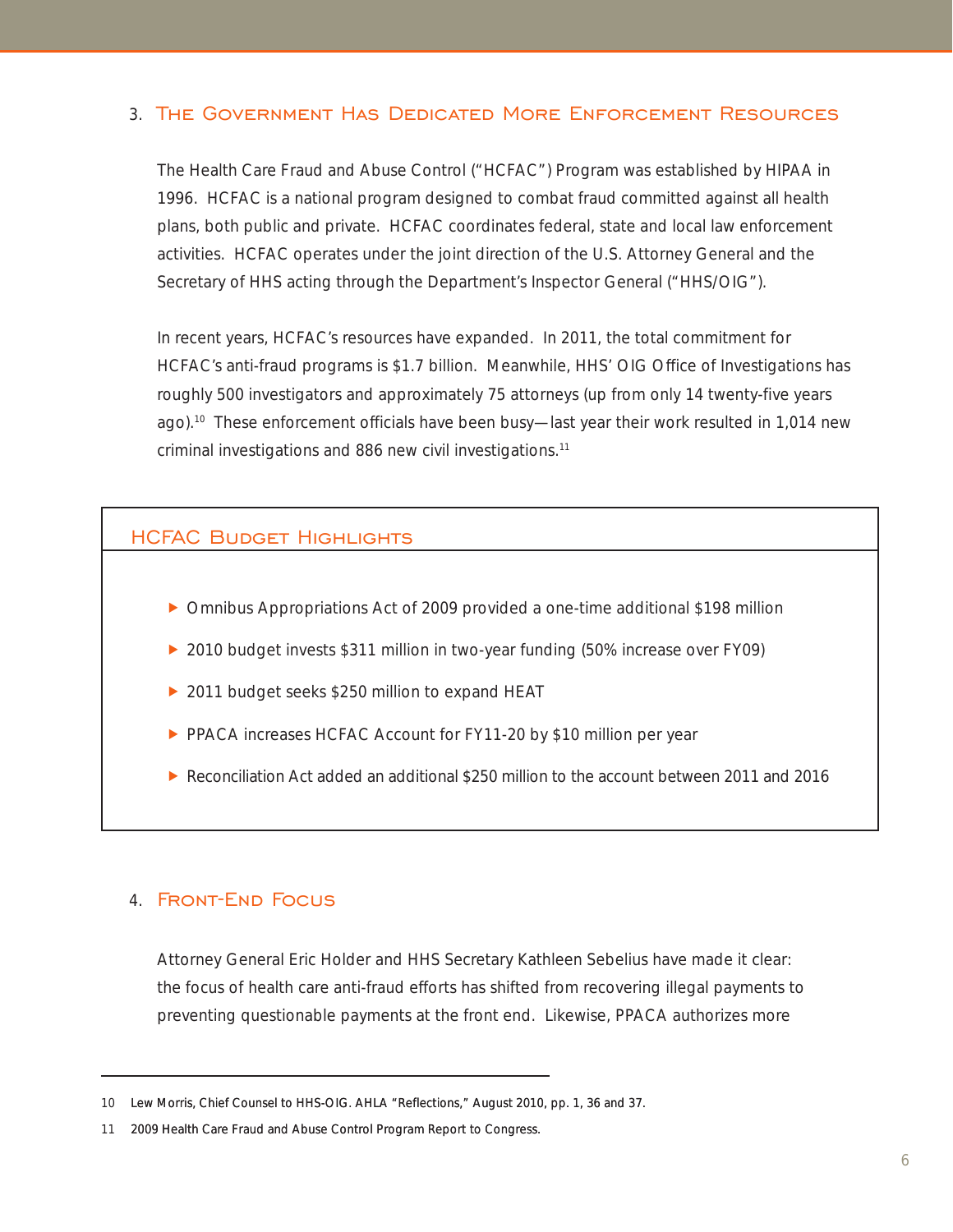stringent processes and requirements, with the goal of preventing enrollment by unethical health care providers. Unfortunately, those same measures may slow reputable providers who are enrolling in Medicare and Medicaid. PPACA provides for the following possible changes:

- $\blacktriangleright$  Increased enrollment screening;<sup>12</sup>
- F Temporary enrollment moratoria;<sup>13</sup>
- $\triangleright$  Enhanced oversight, such as prepayment review and payment caps for newly enrolled Medicare/Medicaid and CHIP providers;<sup>14</sup>
- $\blacktriangleright$  Shared information databases;<sup>15</sup>
- **F** Required use of National Provider Identifier on Medicare and Medicaid claims and on enrollment applications;<sup>16</sup>
- $\blacktriangleright$  Unscheduled and unannounced site visits, including pre-enrollment site visits;
- $\triangleright$  Database checks (including such checks across states); and
- **Payment suspensions pending the completion of an investigation.**<sup>17</sup>

As required by PPACA, CMS recently issued proposed regulations governing the Medicare, Medicaid and CHIP enrollment (and re-enrollment) process for providers and suppliers.<sup>18</sup> In setting screening requirements, the proposed regulations group health care providers into three categories of risk for fraud, waste and abuse: limited, moderate and high. Publiclytraded providers (including laboratories) are designated "limited risk," as are physicians and physician groups (presumably physician-owned labs and pathology groups). Privately-owned independent clinical laboratories are deemed "moderate" risk for screening purposes due to "a number of potentials for fraud, not the least of which is the sheer volume of service and

- 16 PPACA § 6402; SSA § 1128J.
- 17 PPACA § 6402; SSA § 1128J.

<sup>12</sup> PPACA § 6401; SSA § 1866(j).

<sup>13</sup> Medicare: PPACA § 6401; SSA § 1866(j). Medicaid: PPACA § 6401; SSA § 1902(a).

<sup>14</sup> PPACA § 6402; SSA § 1128J.

<sup>15</sup> PPACA § 6402; SSA § 1128J.

<sup>18</sup> PPACA § 6401; SSA § 1866(j). Proposed regulations published at 75 Fed. Reg. 58024 (Sept. 23, 2010). Required screening will include verification of provider-specific Medicare requirements and licensure, database checks, unscheduled site visits, and, in some cases, criminal background checks and fingerprinting.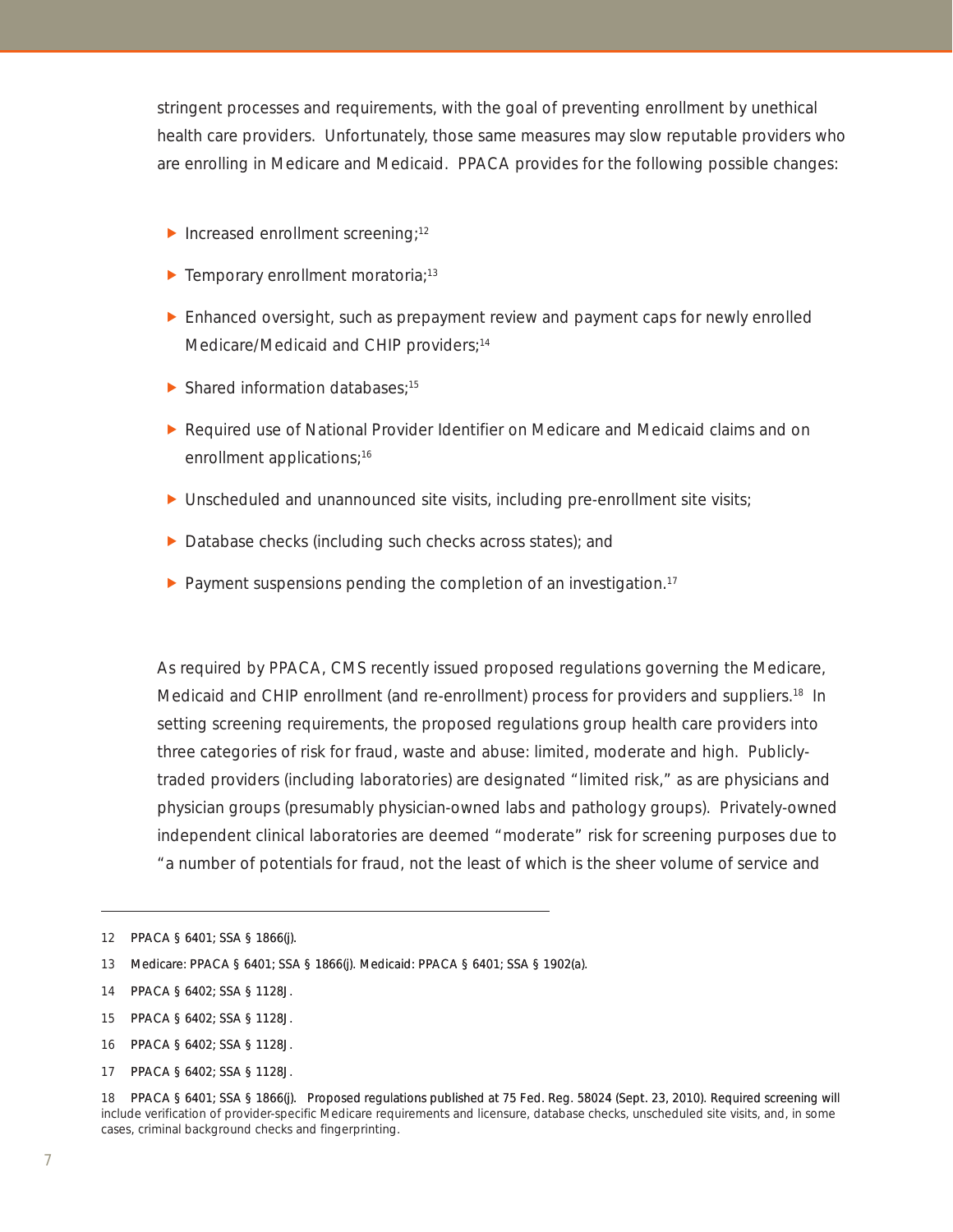associated billing generated by these entities."19 Neither category requires background checks or fingerprinting, but the "moderate" risk classification mandates unscheduled site visits.

#### 5. New Medicaid Exclusions

PPACA requires state Medicaid programs to exclude anyone who is terminated by Medicare or another state's program.20 Additionally, Medicaid programs must exclude anyone that fails to repay overpayments. PPACA also requires Medicaid programs to implement many of the federal fraud and abuse regulations.

#### 6. New Self-Policing Requirements

PPACA creates a clear obligation to report and repay overpayments; thus removing any doubt whether an inadvertent overpayment must be repaid. An overpayment is defined as any Medicare or Medicaid funds that a person receives or retains to which the person, after "applicable reconciliation," is not entitled.21

Laboratories must report and return overpayments to the appropriate agency no later than 60 days after the date the overpayment was "identified." $^{22}$  Additionally, PPACA requires providers/suppliers to provide a writing describing the reason for the overpayment.23 As discussed below, a failure to comply with these requirements can result in liability under the Civil Monetary Penalties law and/or the False Claims Act.

Unfortunately, PPACA does not define what the term "identified" means, nor does it state what meaning to attach to the term "after applicable reconciliation," therefore, it is difficult to know, presently, when the 60 day notice period begins or ends.

- 21 PPACA § 6402; SSA § 1128J.
- 22 PPACA § 6402; SSA § 1128J.
- 23 PPACA § 6402; SSA § 1128J.

<sup>19 75</sup> Fed. Reg. 58211 (Sept. 23, 2010)

<sup>20</sup> PPACA § 6502; SSA § 1902(a).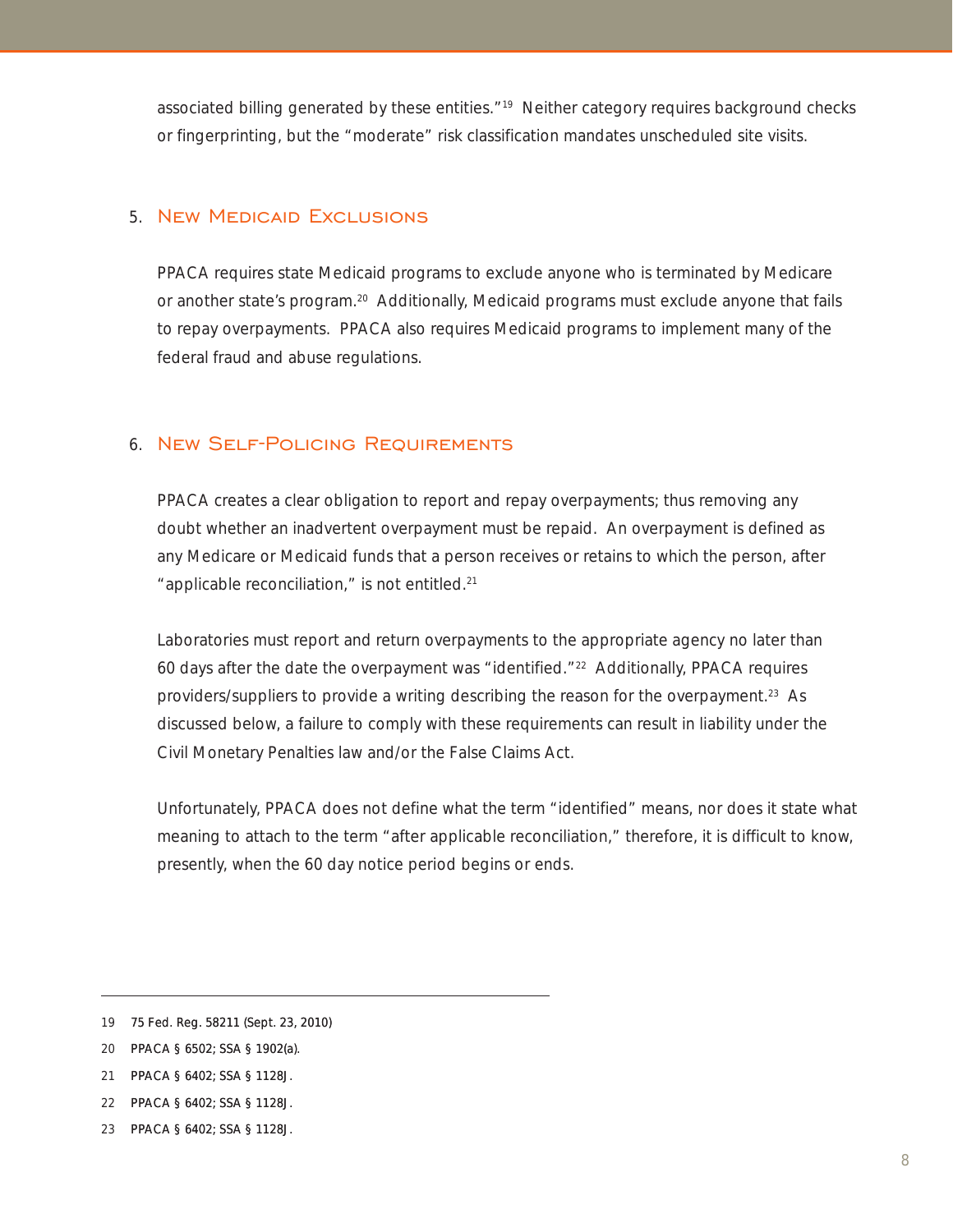#### 7. The Government Will Have An Easier Time Proving Fraud

The FCA was amended in 2009 to remove some of the language that had been used by criminal defense lawyers to avoid FCA convictions. Lawyers have often argued that defendants did not act with culpable knowledge. Briefly, the changes in 2009 re-defined what constitutes a knowing violation of the law. As amended, the FCA defined "knowing" to mean that the provider (1) had actual knowledge of the information; (2) acted in deliberate ignorance of the truth or falsity of the information; or (3) acted in reckless disregard of the truth or falsity of the information.

PPACA defines the terms 'knowing' and 'knowingly' in other provisions of law by adopting the definition under the FCA. This is a significant change.

For example, it is likely that courts will interpret the FCA as now allowing a conviction when a provider retains monies which it received from a private company, even if the provider did not realize that the private company received some portion of those monies from the government. (As indicated above, PPACA clarifies that a failure to return an overpayment is a violation of the  $FCA.$ )<sup>24</sup>

In addition, this change will also make it easier for the government to obtain a conviction under the Anti-kickback Statute ("AKS"). Formerly, some (but not all) courts had determined that an AKS violation required proof that the defendant both knew about the law and intended to violate it. PPACA now provides that claims submitted while a provider is violating the AKS constitute fraudulent claims under the FCA, and that a person need not have actual knowledge of the AKS or specific intent to commit a violation of the AKS.

PPACA thus changed the standard of proof such that ignorance of the AKS is no longer an excuse—an AKS violation may occur even though the defendant did not know (1) about the law, or (2) that his/her actions violate the AKS.

PPACA's clarification of the relationship between the AKS and the FCA also makes AKS claims subject to qui tam suits and FCA penalties (treble damages and civil penalties of \$5,500- \$11,000 for each false claim) as well as AKS penalties (up to 5 years in prison, a \$25,000 criminal fine, a \$50,000 civil fine, and exclusion).

24 PPACA § 6402; SSA § 1128J.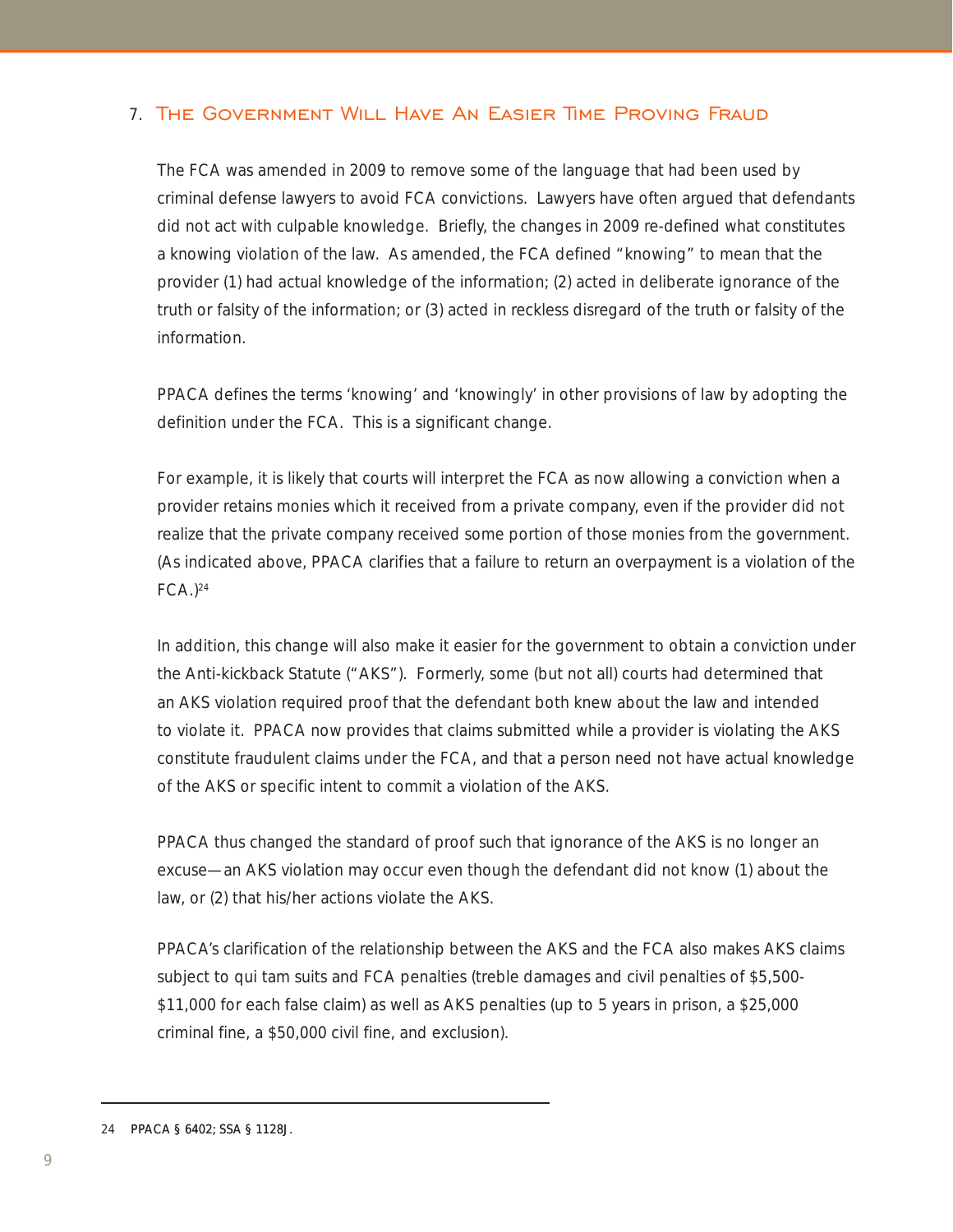The AKS was also amended by PPACA so that liability now attaches to a false statement that is merely "material to a false or fraudulent claim" (i.e., a statement that has the capacity to influence a payment).<sup>25</sup> Consequently, prosecutors are no longer required to show that a provider took affirmative actions to conceal an overpayment or that the government was misled by the false claim.

Finally, PPACA also lowered the standard of proof under the Health Care Fraud Statute ("HCFS"), a criminal statute, by specifying that a person need not have actual knowledge of the HCFS or specific intent to commit a violation of the HCFS to violate the law.<sup>26</sup>

#### 8. Expect More Qui Tam Lawsuits

#### 'Qui Tam Relator'

Ξ

A private citizen who files a lawsuit in the name of the federal government.

Qui tam allegations already account for 80% of health care fraud investigations. After PPACA, it will be easier for qui tam relators to bring FCA lawsuits, for the following reasons:

- First, the government is now authorized to share Civil Investigative Demand ("CID") information with relators.
- $\blacktriangleright$  Under prior law, qui tam lawsuits were dismissed if the claims were based on publiclydisclosed information. PPACA provides that the court will allow the case to go forward if the government opposes dismissal. Therefore, relators are no longer required to have direct knowledge of the FCA violations and do not even need to be an original source of the information. Finally, the amendments protect whistleblowers who disclose information to the government after a public disclosure but before officially filing a complaint.<sup>27</sup>

<sup>25</sup> PPACA § 6408; SSA § 1128A(a).

<sup>26</sup> PPACA § 10606; 18 U.S.C. § 1347.

<sup>27</sup> PPACA § 10104; 31 U.S.C. § 3730(e).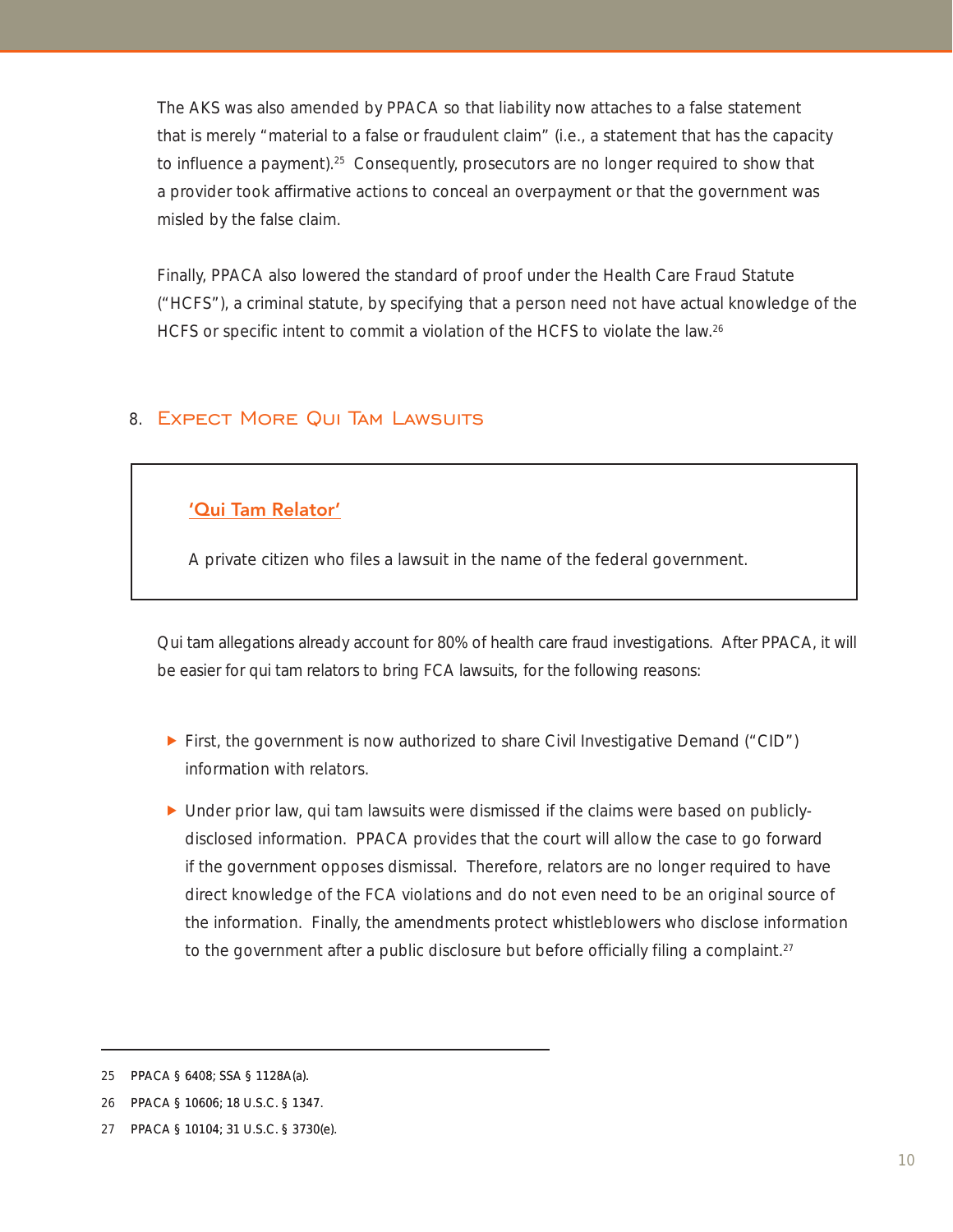- $\blacktriangleright$  PPACA reverses court decisions that held that state and local government proceedings involving the behavior underlying the qui tam lawsuit (e.g., employment litigation, shareholder suits, etc.) could not form the basis of a qui tam suit. Thus, these types of decisions will no longer result in a dismissal of a qui tam action.
- $\triangleright$  Finally, PPACA narrows the FCA's "public disclosure bar" (see below). Qui tam suits are now only prohibited by the public disclosure bar if the public disclosure of allegations or transactions occurs via: a federal hearing in which the federal government is a party; a congressional report, or federal audit, report or investigation; or a news media report.

#### FCA Public Disclosure Bar

Prevents private plaintiffs from bringing qui tam lawsuits if the lawsuit is based upon the public disclosure of allegations or transactions via certain defined sources.

#### 9. EXPANDED INVESTIGATIVE TOOLS

Civil Investigative Demand ("CID"): A potent tool for investigators examining violations of the FCA since 1986, CIDs can include requests for documents, demands for depositions, or interrogatories. Prior to PPACA, only the Attorney General was authorized to issue CIDs. After PPACA, the law allows the Attorney General to delegate this authority. Finally, CIDs are now accompanied by two new punches: (1) failure to allow the OIG timely access to requested materials or testimony will be punished by a \$15,000 per day penalty; and (2) those who fail to maintain and provide HHS access to documents can be excluded.

RAC Auditors: Since 2006, RAC auditors were contracted to audit and detect improper payments on a contingent fee basis. Now, Medicaid programs must employ their own RAC auditors.28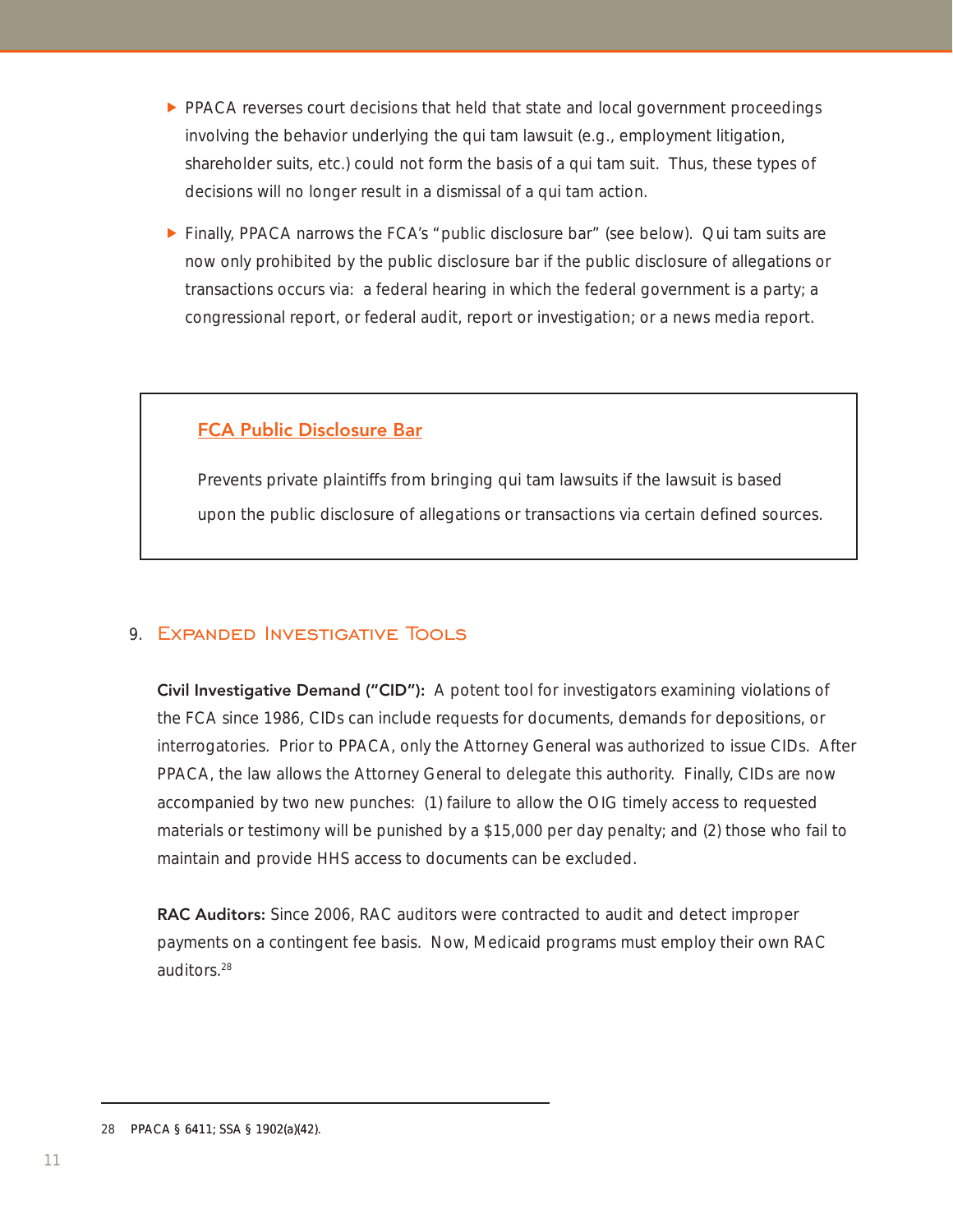#### 10. New Stark Self-Disclosure Protocol

PPACA required HHS (in cooperation with OIG) to establish a disclosure protocol to be used by health care providers/supplier to report violations of the Stark law ("SRDP").<sup>29</sup> The Stark law is a federal statute which prohibits physicians from making referrals for certain medical services (referred to as "designated health services") to an entity with which the physicians (or members of the physicians' family) have a financial relationship, unless the financial relationship falls within certain exceptions.30 In exchange for self-disclosure, the Secretary of HHS is authorized to reduce the amount due and owing for Stark violations.

As stated above, PPACA established a deadline for reporting and returning overpayments (i.e., (1) the date which is 60 days after the date on which the overpayment was identified; or (2) the date any corresponding cost report is due, if applicable). However, if a SRDP is filed, the obligation under PPACA to return any potential overpayment within 60 days will be suspended until a settlement agreement is entered, the provider of services or supplier withdraws from the SRDP, or CMS removes the provider of services or supplier from the SRDP.

On September 23, 2010, HHS issued the SRDP and posted it on the internet.<sup>31</sup> The SRDP is applicable only to disclosures of actual or potential violations of the self-referral law (i.e., Stark) and must include the following:

- $\blacktriangleright$  All relevant information, including names, dates, identification numbers, and a detailed description of the issue, its discovery, investigation, resolution, and any corrective actions (including the restructuring of the disclosed arrangement), as well as a financial assessment of the overpayment. The SRDP must be certified by an organization's Chief Executive Officer, Chief Financial Officer, or other authorized representative.
- $\blacktriangleright$  Parties who are already the subject of a government inquiry (including investigations, audits, or routine oversight activities) are not automatically precluded from the SRDP, although they must notify CMS of any ongoing investigations of which they are aware.
- $\triangleright$  As a condition of remaining in the SRDP, disclosing parties must agree to not appeal any overpayment assessed as party of a settlement agreement.

<sup>29</sup> PPACA § 6409.

<sup>30 42</sup> U.S.C. § 1395nn; 42 C.F.R. § 411.350 et seq.

<sup>31</sup> PPACA § 6409. See CMS Voluntary Self-Referral Disclosure Protocol (2010), http://www.cms.gov/PhysicianSelfReferral/ Downloads/6409\_SRDP\_Protocol.pdf.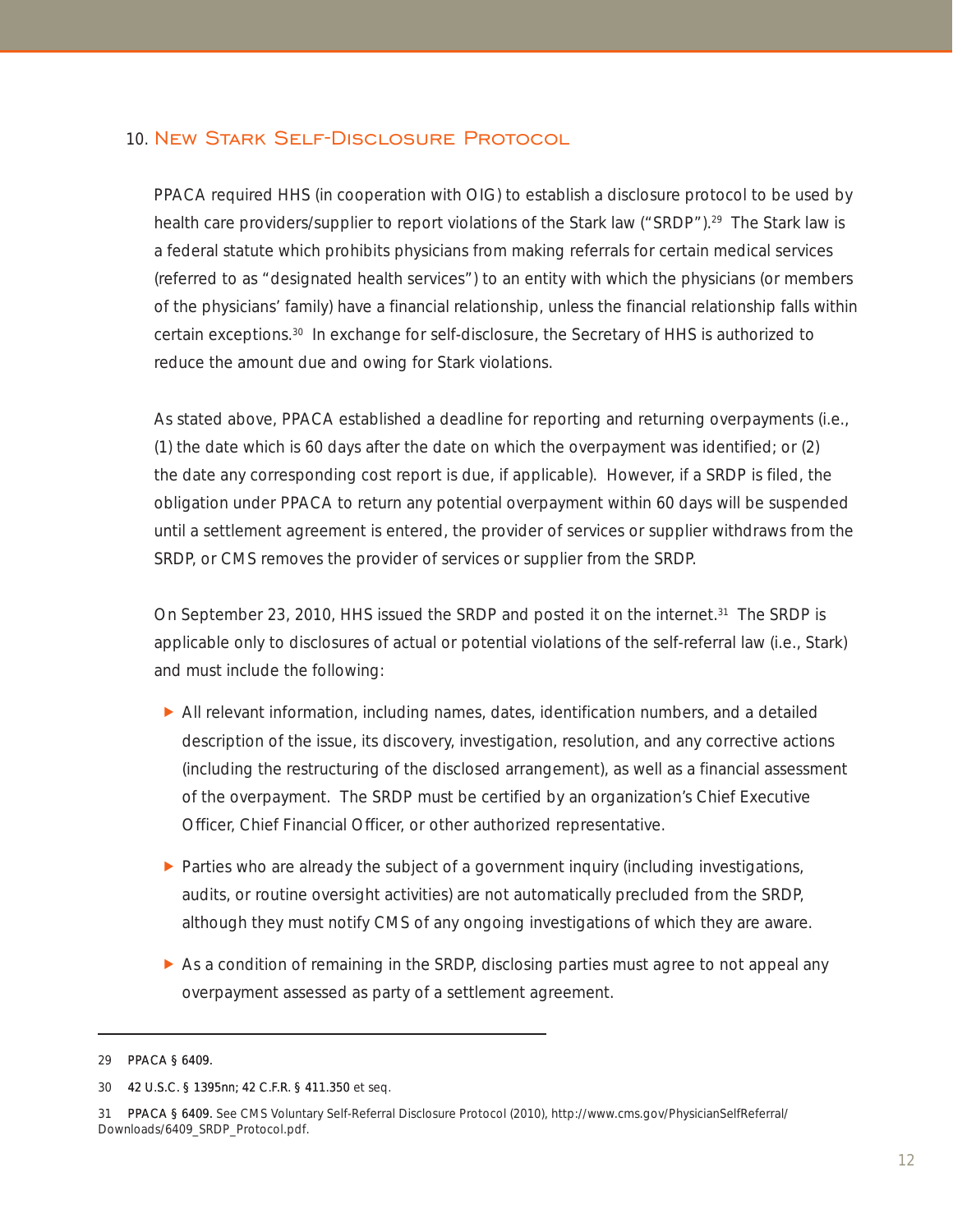$\blacktriangleright$  The disclosure must be submitted electronically to 1877SRDP@cms.hhs.gov. In addition, an original and 1 copy must be mailed to the Division of Technical Payment Policy, ATTN: Provider and Supplier Self-Disclosure, Centers for Medicare and Medicaid Services, 7500 Security Boulevard, Mailstop C4-25-02, Baltimore, MD 21224-1850. (CMS will acknowledge receipt via email.)

CMS is not bound to resolve a disclosure in any particular fashion or for any specific amount (for instance, CMS is not obligated to reduce a claimed overpayment by any specified percentage) although it will look to the mitigation factors provided in PPACA:

- $\blacktriangleright$  The nature and extent of the improper legal practice;
- $\blacktriangleright$  The timeliness of self-disclosure;
- $\blacktriangleright$  The cooperation in providing additional information relating to the disclosure;
- $\blacktriangleright$  The litigation risk associated with the matter disclosed; and
- $\blacktriangleright$  The financial position of the disclosing party.

Any reduction based on these factors will be based on an individual appraisal of the facts and circumstances of each disclosed violation. CMS may treat matters discovered outside the scope of the matter initially disclosed as outside the SRDP. Parties are expected to cooperate fully with CMS' verification process.

Parties may not include any repayments as part of their SRDP submission and may not make repayments during CMS' verification without CMS' permission. Parties are encouraged, however, to place reserved payments in an interest bearing escrow account to ensure adequate resources remain available at settlement. CMS also notes that amounts collected from individuals billed in violation of Stark must be refunded to those individuals on a timely basis. The SRDP does not explicitly state how such repayment will occur in connection with a compromised settlement.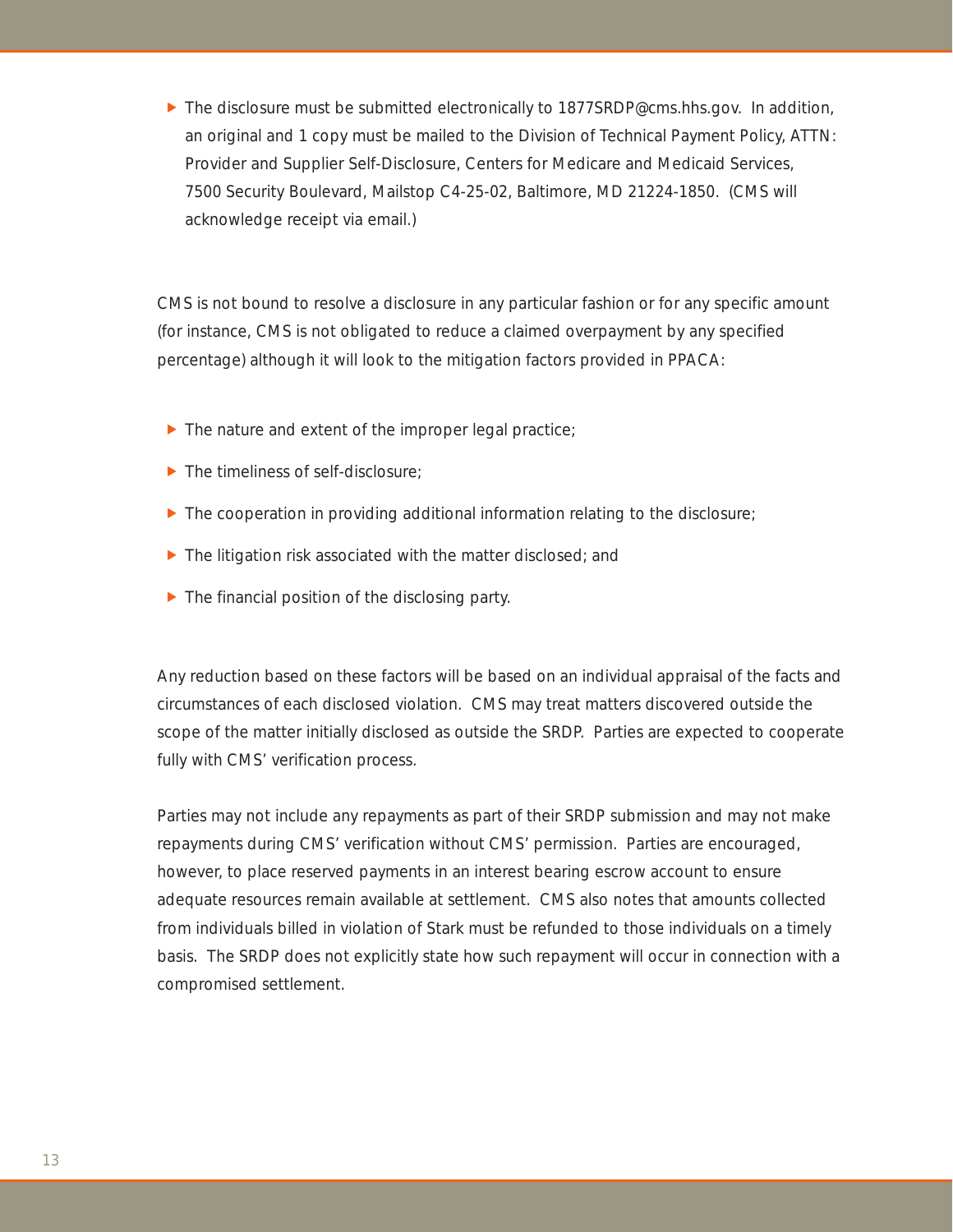#### **RECOMMENDATIONS**

In light of these very significant changes brought about by the health care reform bill, executive leadership at health care enterprises should review existing compliance programs (both written policies and compliance procedures) to assure that the enterprise is ready to fully comply with the new rules which apply to it.

#### Healthcare Practice

 Carla DewBerry cdewberry@gsblaw.com

> DAVID GEE  $DGEE$ @GSBLAW.COM

KYLE GOTCHY kgotchy@gsblaw.com

Roger Hillman  $R$ HILLMAN $@$ GSBLAW.COM

Julie Kebler  $JKEBLER@GSBLAW.COM$ 

Lam Nguyen-Bull  $HQNGUYEN@GSBLAW.COM$ 

> Stephen Rose srose@gsblaw.com

Emily Studebaker  $ESTUDEBAKER@GSBLAW.COM$ 

> SCOTT WARNER  $swaRR@GSBLAW$ .com

Published Fall 2010 © 2010 Garvey Schubert barer The information presented here is intended solely for informational purposes and is of a general nature that cannot be regarded as legal advice.